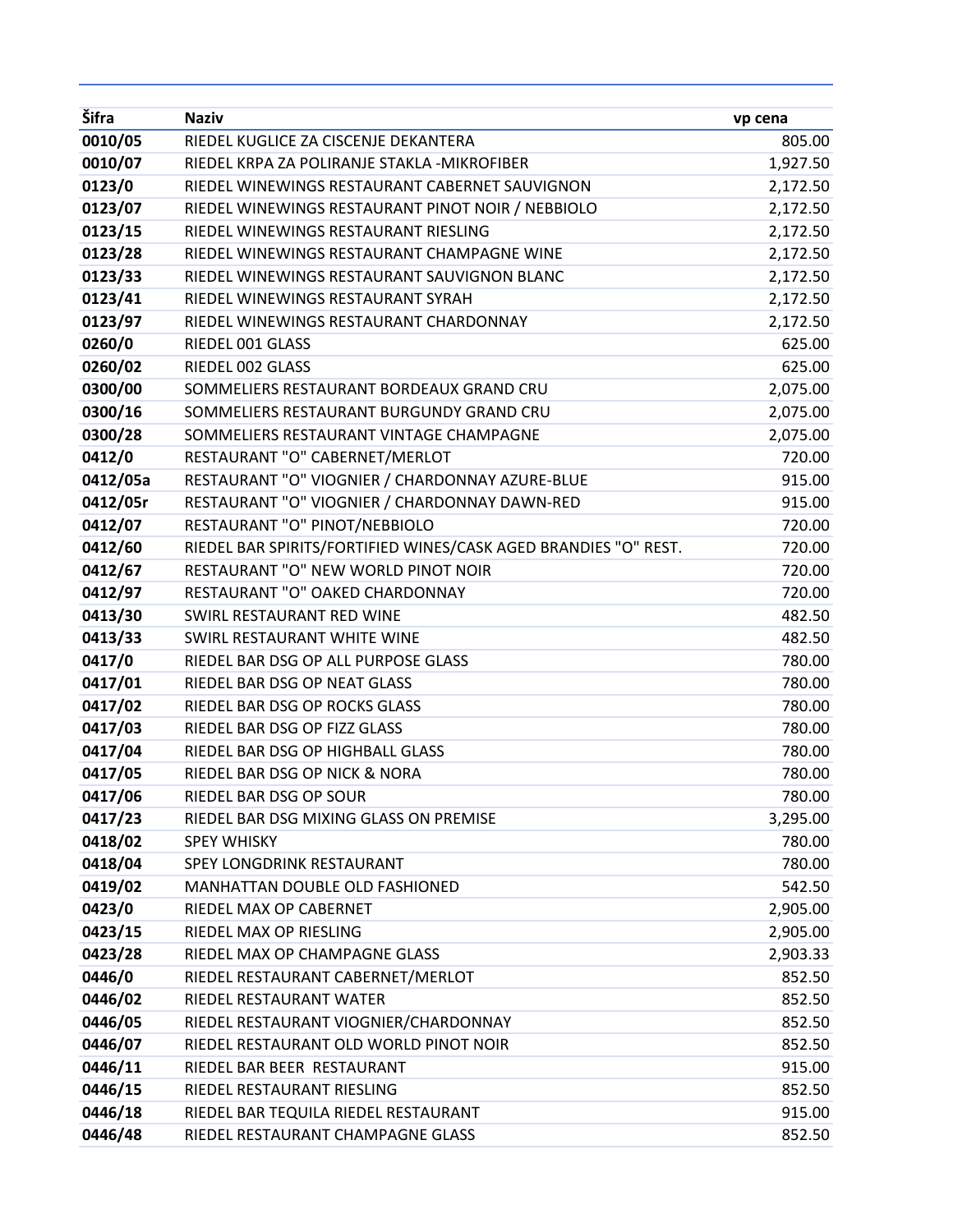| 0446/60   | RIEDEL BAR PORT RIEDEL RESTAURANT                            | 915.00   |
|-----------|--------------------------------------------------------------|----------|
| 0446/71   | RIEDEL BAR COGNAC RIEDEL RESTAURANT                          | 915.00   |
| 0446/80   | RIEDEL BAR SINGLE MALT WHISKY RESTAURANT                     | 915.00   |
| 0446/97   | RIEDEL RESTAURANT OAKED CHARDONNAY                           | 852.50   |
| 0447/07   | RIEDEL RESTAURANT NEW WORLD PINOT NOIR                       | 852.50   |
| 0447/30   | RIEDEL RESTAURANT OLD WORLD SYRAH                            | 852.50   |
| 0447/97   | XL RESTAURANT OKEAD CHARDONE                                 | 1,000.00 |
| 0449/0    | RIEDEL VERITAS RESTAURANT CABERNET/MERLOT                    | 2,075.00 |
| 0449/07   | RIEDEL VERITAS RESTAURANT OLD WORLD PINOT NOIR               | 2,075.00 |
| 0449/11   | RIEDEL VERITAS RESTAURANT BEER                               | 2,075.00 |
| 0449/15   | RIEDEL VERITAS RESTAURANT RIESLING/ZINFANDEL                 | 2,075.00 |
| 0449/28   | RIEDEL VERITAS RESTAURANT CHAMPAGNE WINE GLASS               | 2,075.00 |
| 0449/30   | RIEDEL VERITAS RESTAURANT NEW WORLD SHIRAZ                   | 2,075.00 |
| 0449/67   | RIEDEL VERITAS RESTAURANT NW PINOT NOIR/NEBBIOLO/ROSÉ CHAMP. | 2,075.00 |
| 0449/71   | RIEDEL VERITAS RESTAURANT SPIRITS                            | 2,075.00 |
| 0449/97   | RIEDEL VERITAS RESTAURANT OAKED CHARDONNAY                   | 2,075.00 |
| 0454/0    | EXTREME RESTAURANT CABERNET                                  | 1,025.00 |
| 0454/05   | EXTREME RESTAURANT RIESLING/SAUVIGNON BLANC                  | 1,025.00 |
| 0454/07   | EXTREME RESTAURANT PINOT NOIR                                | 1,025.00 |
| 0454/17   | EXTREME RESTAURANT COCKTAIL                                  | 1,025.00 |
| 0454/55   | EXTREME RESTAURANT ROSÉ/CHAMPAGNE                            | 1,025.00 |
| 0454/85   | EXTREME RESTAURANT PROSECCO SUPERIORE                        | 1,025.00 |
| 0454/97   | EXTREME RESTAURANT OAKED CHARDONNAY                          | 1,025.00 |
| 0480/01   | RIEDEL BAR WATER OUVERTURE RESTAURANT                        | 915.00   |
| 0480/02   | RIEDEL BAR WHISKY OUVERTURE RESTAURANT                       | 915.00   |
| 0489/0    | <b>DEGUSTAZIONE RED WINE</b>                                 | 482.50   |
| 0489/01   | <b>DEGUSTAZIONE WHITE WINE</b>                               | 482.50   |
| 0489/41   | <b>DEGUSTAZIONE O</b>                                        | 482.50   |
| 0489/48   | DEGUSTAZIONE CHAMPAGNE FLUTE                                 | 482.50   |
| 0512/02G  | FIRE WHISKY RESTAURANT GREEN                                 | 915.00   |
| 0512/02R  | FIRE WHISKY RESTAURANT RED                                   | 915.00   |
| 0512/02S1 | FIRE WHISKY RESTAURANT                                       | 720.00   |
| 0512/02S2 | LOUIS WHISKY RESTAURANT                                      | 975.00   |
| 0512/02S5 | SHADOWS TUMBLER RESTAURANT                                   | 720.00   |
| 0512/02Y  | FIRE WHISKY RESTAURANT YELLOW                                | 915.00   |
| 0512/04S2 | LOUIS LONGDRINK RESTAURANT                                   | 670.00   |
| 0512/05   | OPTIC "O" WHISKY OP                                          | 720.00   |
| 0884/0    | PERFORMANCE OP CABERNET/MERLOT                               | 2,075.00 |
| 0884/15   | PERFORMANCE OP RIESLING                                      | 2,075.00 |
| 0884/28   | PERFORMANCE OP CHAMPAGNE GLASS                               | 2,075.00 |
| 0884/33   | PERFORMANCE OP SAUVIGNON BLANC                               | 2,075.00 |
| 0884/41   | PERFORMANCE OP SYRAH/SHIRAZ                                  | 2,075.00 |
| 0884/67   | PERFORMANCE OP PINOT NOIR                                    | 2,075.00 |
| 0884/97   | PERFORMANCE OP CHARDONNAY                                    | 2,075.00 |
| 1466/13   | RIEDEL APPLE NY DECANTER                                     | 2,685.00 |
| 1486/13   | <b>DECANTER SYRAH</b>                                        | 2,685.00 |
| 1496/13   | DECANTER PERFORMANCE                                         | 2,685.00 |